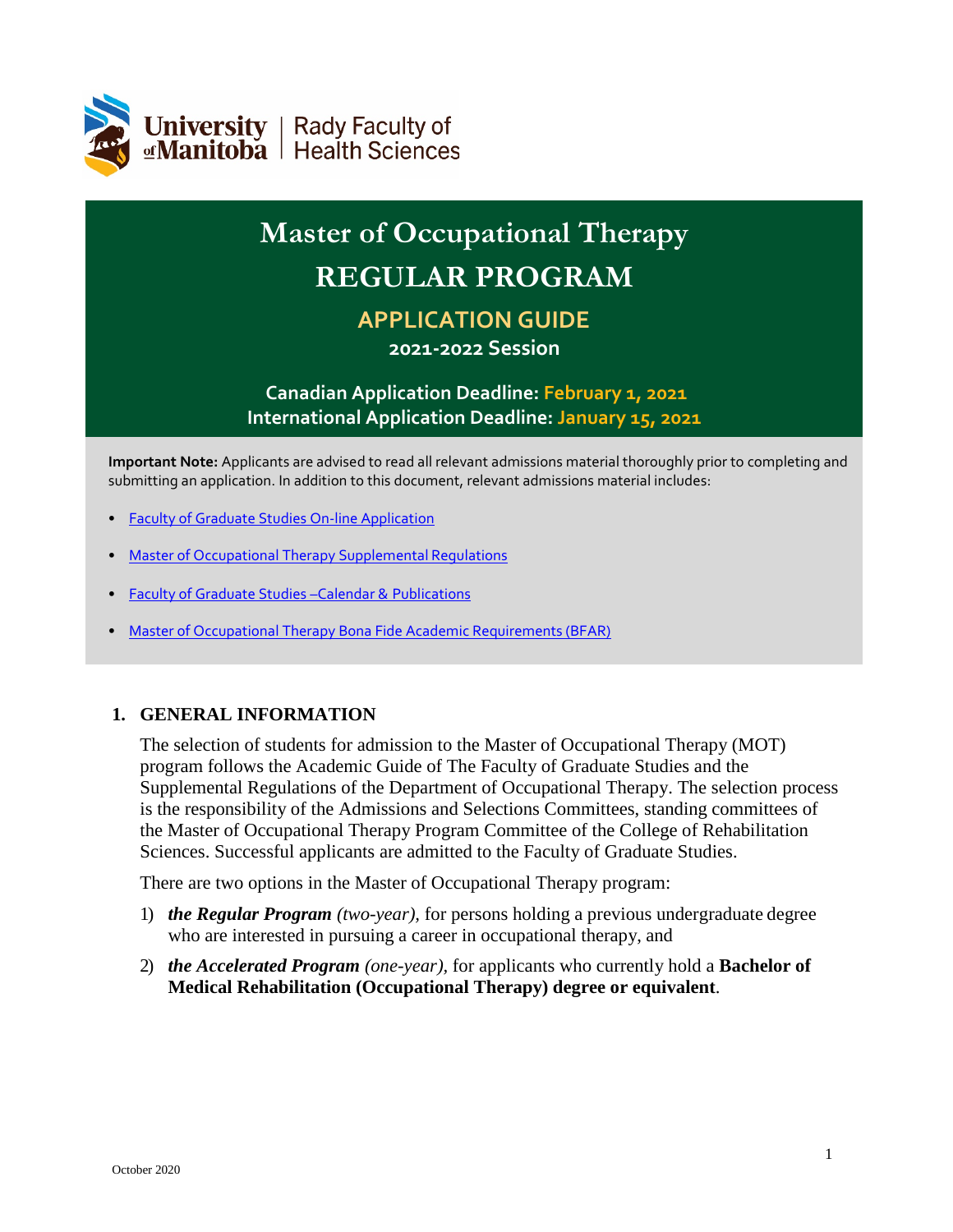This Guide provides information to applicants who are seeking admission to the Master of Occupational Therapy *Regular Program* in 2021-2022. Information on the Accelerated Program is found in a separate Application Guide.

Applications are completed through the Faculty of Graduate Studies website [here.](http://umanitoba.ca/faculties/graduate_studies/admissions/programs/occupational_therapy.html) Admissions information can be obtained from the Department of Occupational Therapy website here in the [admissions hub.](http://umanitoba.ca/rehabsciences/ot/admissions_hub.html)

# **2. STATEMENT OF QUOTA**

Each year the University of Manitoba accepts 50 students into the MOT program.

# **3. APPLICANT CATEGORIES**

**Candidates apply to the program in one of the following categories:**

**Canadian Indigenous Peoples:** for applicants who self-identify as Indigenous and have proof of ancestry.

**Manitoban:** Canadian Citizens or Permanent Residents who are either graduates of the universities of Manitoba or who are Manitoba residents who are graduates of out-of-province universities.

**Other Canadian:** Canadian Citizens or Permanent Residents who are graduates of universities recognized by the University of Manitoba and who are residents of Canadian provinces or territories other than Manitoba.

**International:** Non-Canadian citizens who are graduates of universities recognized by the University of Manitoba and who hold appropriate visa status.

# **4. ELIGIBILITY REQUIREMENTS**

All applicants to the MOT program must meet the following eligibility requirements:

- 1. Successful completion of a 3- or 4-year undergraduate degree from a university recognized by the University of Manitoba. For admission to the 2021-2022 session, degrees must be conferred by the fall of 2021.
- 2. A minimum grade point average of 'B' (3.0) in the last 60 credit hours of study. This minimum grade point average must be maintained throughout the admissions process (e.g. both the last 60 GPA as of December  $31<sup>st</sup>$  and the final last 60 GPA at the time recommendation to the Faculty of Graduate Studies).
- 3. Completion of the CASPer test.

All 2021-2022 applicants to the MOT program at the University of Manitoba are required to complete an online assessment - the **CASPer test and CASPer Snapshot**. Master of Occupational Therapy, University of Manitoba test dates can be located for the **Canadian Professional Health Sciences test (CSP10201)** on the CASPer website here [https://takecasper.com/dates-times/.](https://takecasper.com/dates-times/) The last available CASPer test date for applicants to the MOT program for 2021-2022 is January 26, 2021. CASPer test results and CASPer Snapshot must be distributed to the MOT program at the University of Manitoba by February 8, 2021 in order to be considered. More information on the CASPer test can be obtained at [www.takeCASPer.com](http://www.takecasper.com/) and in the [MOT admissions](http://umanitoba.ca/rehabsciences/ot/admissions_hub.html) hub.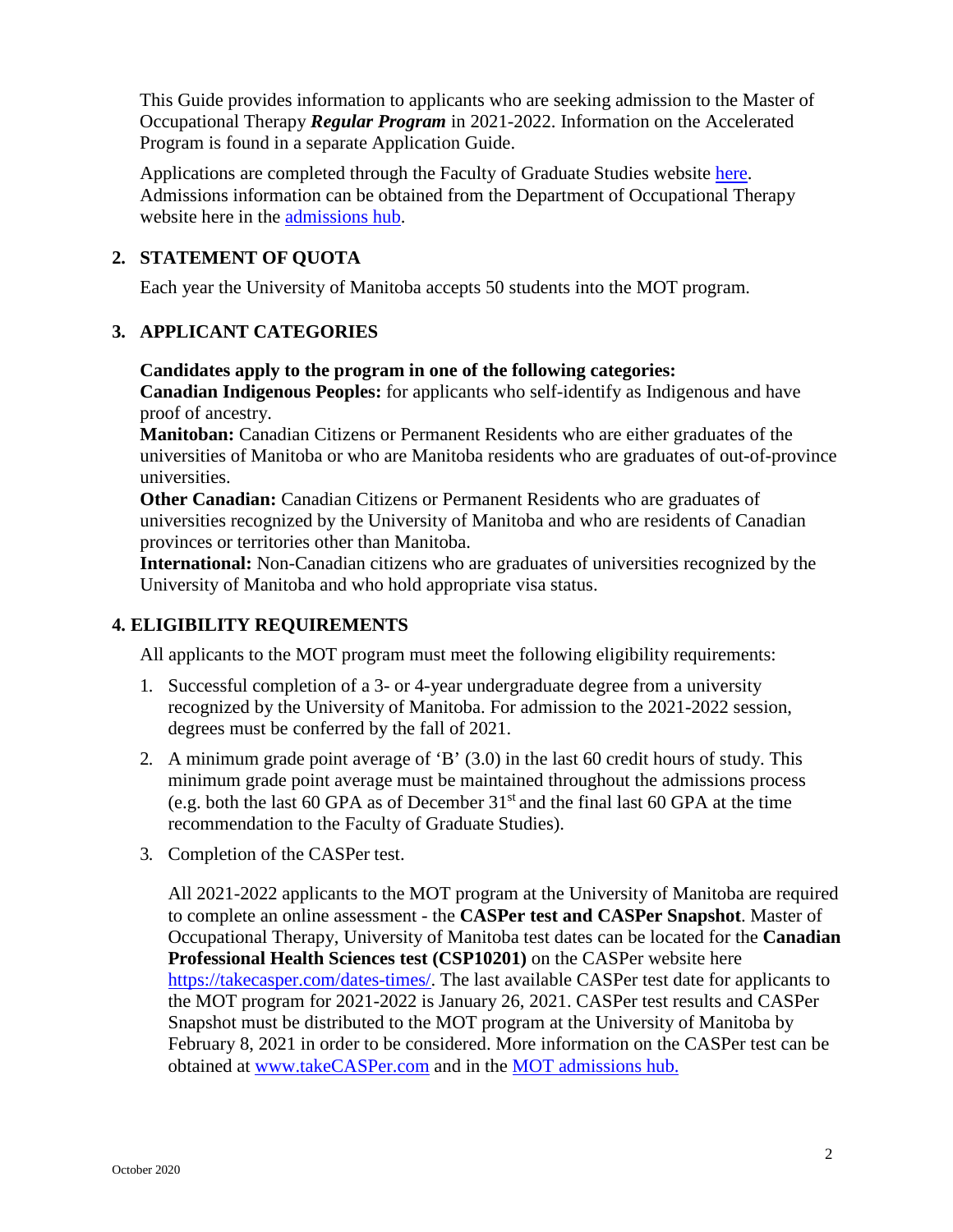- 4. Successful completion of the required prerequisite courses (or approved alternate courses from an accredited post-secondary institution) **with no grade below 'B'**. Where two half courses are being used to meet one prerequisite, a minimum grade of 'B' is required in each course. For admission to the 2021-2022 session, prerequisite courses must be completed by April 30, 2021.
- 5. The required prerequisite courses from the **University of Manitoba** are:
	- **Anatomy of the Human Body** (BIOL 1410 *Anatomy of the Human Body or* KIN 2320/KPER 2320 *Human Anatomy* only when combined with BIOL 2410 *Human Physiology 1* and BIOL 2420 *Human Physiology 2*)
	- **Physiology of the Human Body** (BIOL 1412 *Physiology of the Human Body or* BIOL 2410 *Human Physiology 1* and BIOL 2420 *Human Physiology 2*)
	- **Introductory Statistics** (STAT 1000 *Basic Statistical Analysis 1*). Research Methods courses from departments other than statistics may be used in lieu of statistics (e.g. PSYC 2250 *Introduction to Psychological Research*).
	- Minimum 3 credit hours in **Psychology**. Courses from a Department of Psychology will be accepted with the exception of research methods courses. Psychology related courses from other departments do not typically meet this requirement.
	- Minimum 3 credit hours in **Social Sciences**. Courses from a Department of Sociology will be accepted with the exception of research methods courses. We also consider Cultural Anthropology (*not* Biological Anthropology or Archaeology), Human Geography (*not* Physical Geography), and courses that focus on the social situations of specific populations (for example courses from Indigenous, Disability or Gender Studies Departments).

Please refer to the MOT program [eligibility requirements](http://umanitoba.ca/rehabsciences/ot/ot_eligibility.html) webpage for detailed information regarding course prerequisites. With the exception of International applicants, applicants may follow the instructions on the website [here](http://umanitoba.ca/rehabsciences/ot/8976.html) to have courses assessed for equivalency if they are not listed on the eligibility requirements webpage. Equivalency requests will be processed between May 15, 2020 and December 15, 2020. After this date all interested Canadian applicants are encouraged to submit and pay for an application before the February 1, 2021 deadline.

After the application deadline, the MOT admissions committee will review prerequisite courses for applicants in the competitive range for an interview offer. If a prerequisite course has not previously been reviewed for equivalency, our office will be in contact with the candidate to request a detailed course syllabus. If course work is found not equivalent there will be no refund of the application fee.

Prerequisite courses for applicants not found to be in the competitive range for an interview offer *will not be* reviewed in detail. For answers to common questions regarding eligibility requirements, please review our **frequently asked questions**.

### **5. SELECTION CRITERIA AND PROCEDURES**

The criterion for selection shall be an **Overall Score** that considers an applicant's academic standing based on grade point average of the last 60 credit hours of study and interview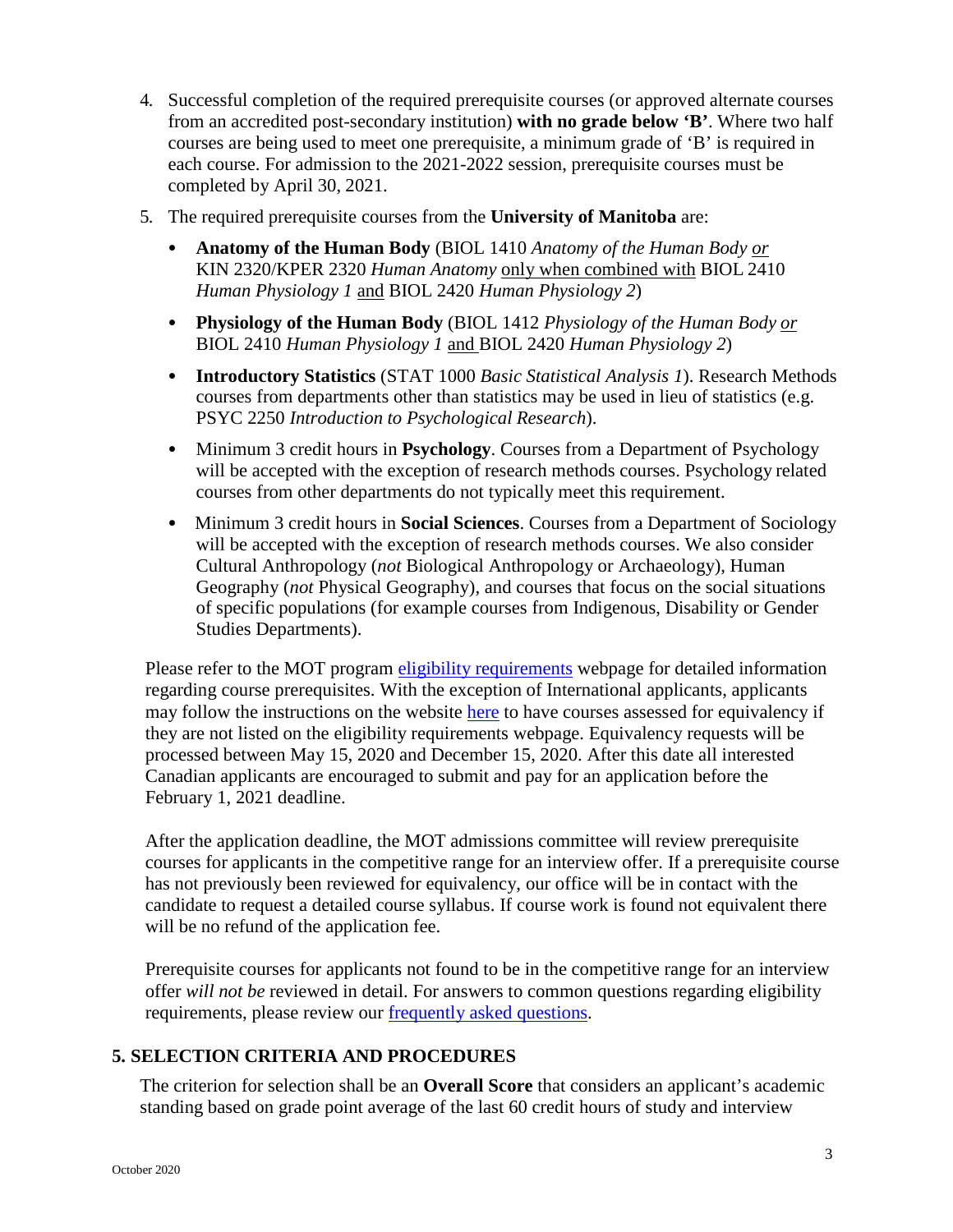performance. Each area shall be given equal weighting and students will be rank-ordered in accordance with the Overall Score.

#### **5.1 Priority for Selection**

The Admissions and Selection Committee shall consider applicants in the following Priority Groups.

**Canadian Indigenous peoples** who meet all entry requirements will be given priority for up to 20% of the seats available. The Department of Occupational Therapy recognizes the under-representation of this population group in higher education and health care and is committed to addressing this disparity. For those considering an application within this category, please refer to section 6 below.

### **First Priority: Manitoban**

#### **Second Priority: Other Canadian**

Each year, approximately 15% of the class is selected from this group.

### **Third Priority: International**

## **5.2 Calculation of Student Ranking**

#### **5.2.1 Interview:**

Eligible applicants with the potential for admission will be interviewed as part of the admissions process.

All applicants in the Canadian Indigenous Peoples Category who meet the eligibility requirements will be interviewed.

The MOT Admissions Committee will consider CASPer scores in addition to the last 60 credit hour GPA in making decisions about interview offers.

The tentative date for MOT admissions interviews is Saturday, April 24<sup>th</sup>, 2021. A document titled *MOT Interview Guidelines* for 2021 will be available in the [MOT](http://umanitoba.ca/rehabsciences/ot/admissions_hub.html)  [admissions hub](http://umanitoba.ca/rehabsciences/ot/admissions_hub.html) closer to the interview date.

The interviewers represent the Department of Occupational Therapy in the College of Rehabilitation Sciences (faculty and students) and the occupational therapy clinical community. Applicants will be asked questions about themselves, the profession, and the University of Manitoba Master of Occupational Therapy program. Interviewers will not have access to any application information (e.g. transcripts, letter of introduction, CV/Resume).

Applicants will be assessed and an interview score calculated based on responses to a standard set of interview questions. All applicants must pass the interview process to be considered for admission.

### **5.2.2. Academic Standing:**

To calculate the Grade Point Average, the Department will review the last 60 credit hours completed as of December  $31<sup>st</sup>$  of the academic year in which the applicant is applying.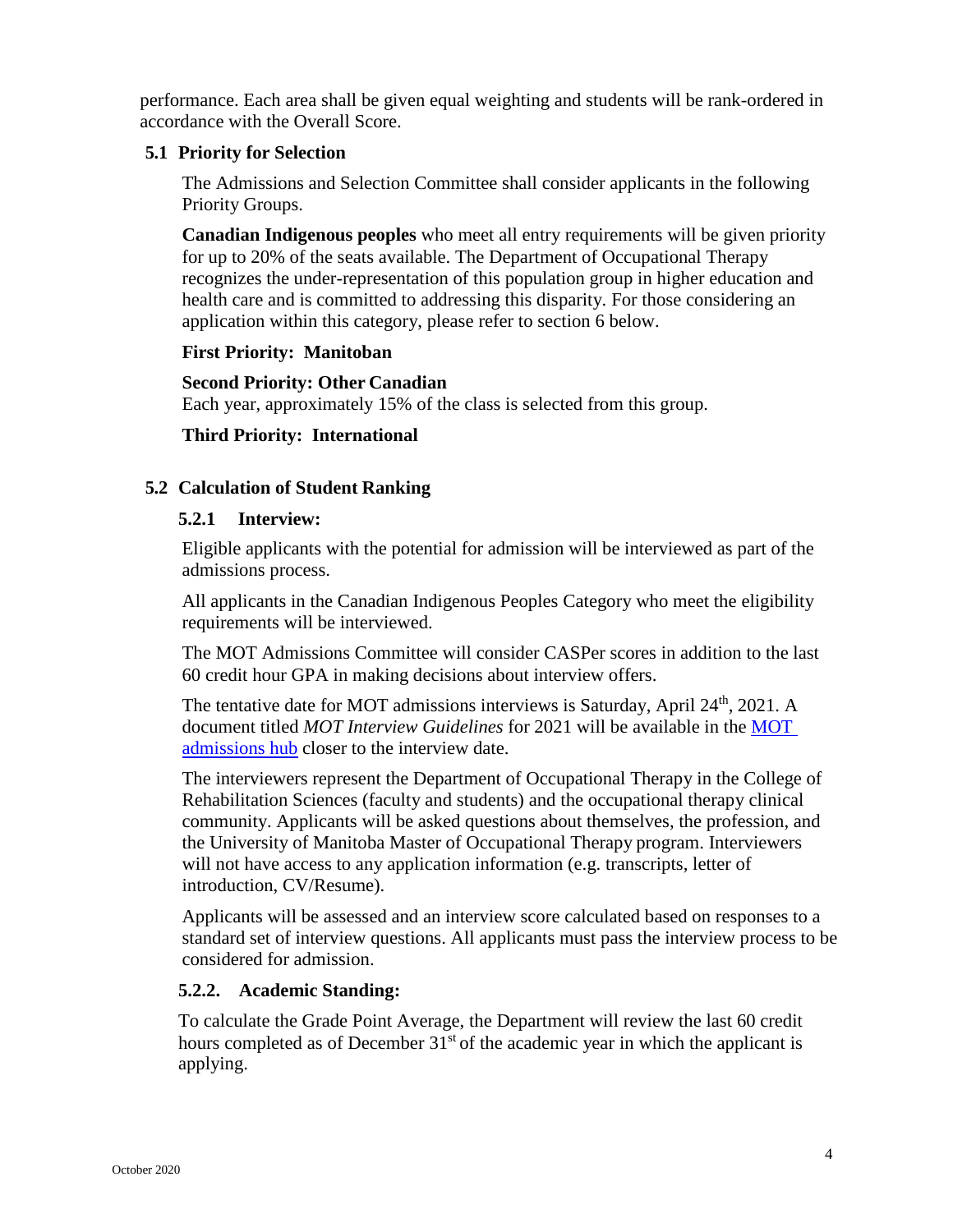#### **NOTES REGARDING CALCULATING THE LAST 60 CREDIT HOUR GPA:**

- i. Should an applicant repeat a course, the higher grade will be considered in calculating the grade point average.
- ii. The last 60 credit hours will include all university level courses that fall within the last 60 credit hours. Courses will be considered:
	- a. Regardless of whether they are part of a degree (i.e. if courses are taken after the degree is completed)
	- b. Regardless of the academic session (i.e. regular or spring/summer sessions)
	- c. Regardless of whether they were taken part-time or full-time.

#### **5.2.3 Overall Score:**

The grade point average of the last 60 credit hours and the interview score (equally weighted) will be combined to yield an Overall Score using the following formulae:

 $(GPA$  Last 60 x 0.5) + (Interview Score x 0.5) = Overall Score

**For Example:** For a student with a GPA of 3.5 in the last 60 credit hours (NOTE: the highest possible GPA is 4.5) and an interview score of 83/100, the Overall Score would be:

|  | $3.5 \times 0.5$ + $83 \times 0.5$ | $=.805$ |
|--|------------------------------------|---------|
|  | 100                                |         |
|  |                                    |         |

The highest possible Overall Score is 1.

#### **6. ADDITIONAL INFORMATION REGARDING THE CANADIAN INDIGENOUS PEOPLES APPLICATION CATEGORY**

The intent of the Canadian Indigenous Peoples priority category is to ensure that Indigenous Peoples of Canada have access to health professional education. This priority category is one response to the Reconciliation Call to Action #23, which is to increase the number of Indigenous professionals working in the health-care field, and ensure the retention of Indigenous health-care providers in Indigenous communities. Further, the Department of Occupational Therapy recognizes the positive ripple effects of having First Nations, Métis and Inuit rehabilitation professionals directly care for people in their own communities or in any rehabilitation practice setting in Canada.

First Nations, Métis and Inuit people face large health gaps in accessing health services when compared to the mainstream populations. This is rooted, partly, in historic and current systemic marginalization and disadvantage. The Department of Occupational Therapy is committed to addressing disparity in higher education, as well as in the health and social professions.

The Department of Occupational Therapy is committed to supporting First Nations, Métis and Inuit students. First Nations, Métis and Inuit students may face additional barriers to even make it to the application stage. Once accepted First Nations, Métis and Inuit students may be expected to play additional roles and may witness or experience racism and discrimination that might make the experience more stressful. The University takes these types of incidents seriously, and it will be addressed and dealt with in a manner appropriate to the incident. Most importantly, the Department recognizes positive ripple effects as First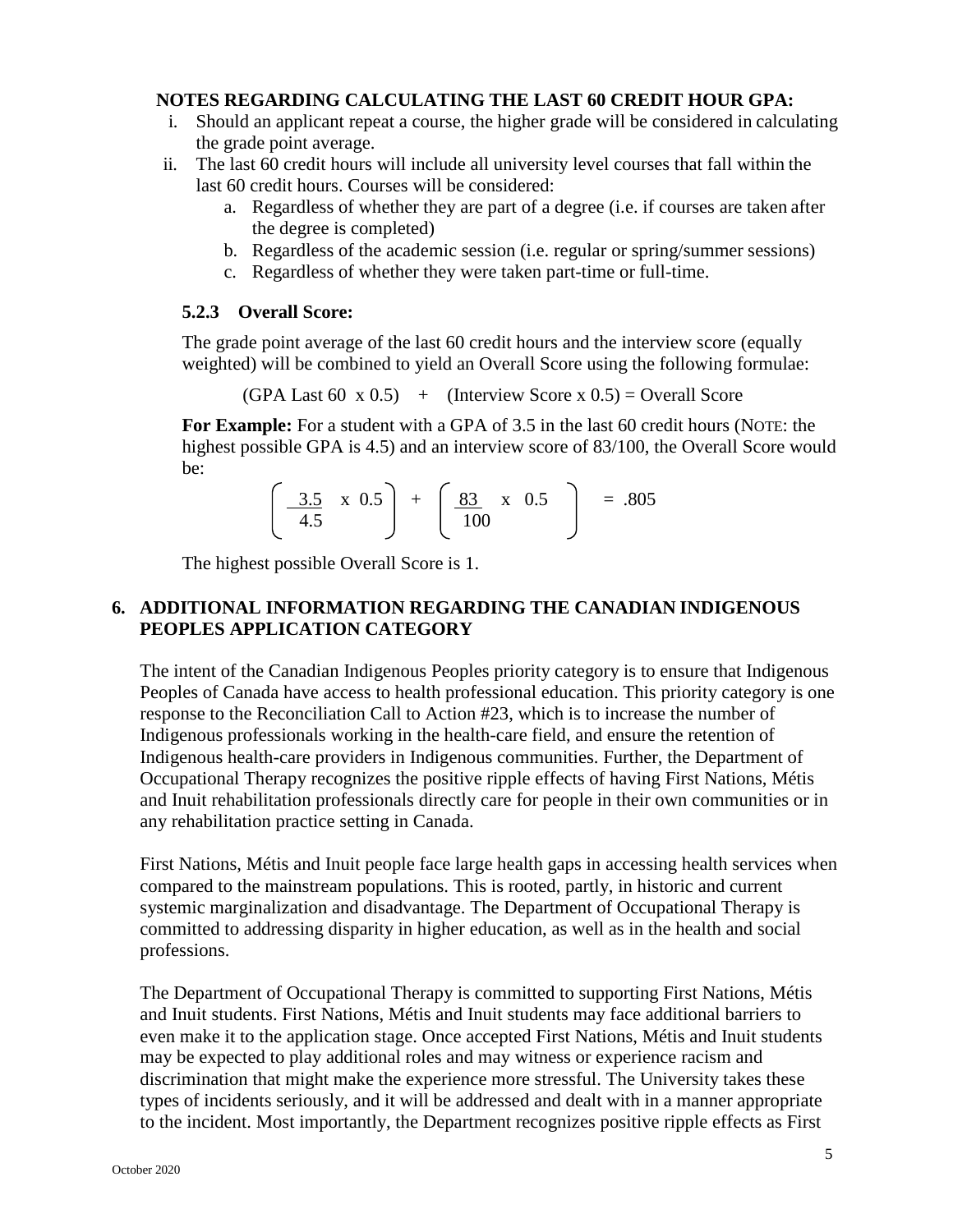Nations, Métis and Inuit students inspire family and community members to pursue their dreams and contribute positively to the health of our province and country. At the same time, First Nations, Métis and Inuit cultures highly value reciprocation of opportunity.

The intent of this category is to ensure that First Nations, Métis and Inuit students have an opportunity to become rehabilitation professionals and to support students to maintain longterm cultural and social linkages with First Nations, Métis and Inuit communities within this principle of reciprocity.

Applicants who self-identify as First Nations, Métis or Inuit will have their contact information shared with the Senior Lead Indigenous Health Student Affairs, [Ongomiizwin](http://umanitoba.ca/faculties/health_sciences/indigenous/institute/education/index.html) [Education.](http://umanitoba.ca/faculties/health_sciences/indigenous/institute/education/index.html) The Senior Lead will contact all applicants to begin to develop a relationship that will be a source of support throughout their learning journey.

For more information on this application category, please visit the College of Rehabilitation Sciences [Canadian Indigenous Peoples Category](http://umanitoba.ca/rehabsciences/cors-cdn-indigenous-applicant-category.html) webpage.

# **7. ADVISING OF APPLICANTS TO THE MASTER OF OCCUPATIONAL THERAPY PROGRAM**

The Department of Occupational Therapy will assist all applicants who seek advising regarding admission to the MOT program. In advising applicants seeking admission to the Department of Occupational Therapy, the Department will not instruct applicants as to the specific course of action that they should follow, but will provide the information needed for applicants to make their own decisions. International applications will not be pre-assessed in regards to the status of recognition of the university from which they graduated, and prerequisite requirements. The following points should be noted:

- 1. Applicants are encouraged to discuss their plans with all who can usefully advise them, but they should be aware that second-hand information about the Department's admissions policies is not considered reliable.
- 2. No faculty member of the College of Rehabilitation Sciences can guarantee admission of any applicant.
- 3. Applicants are advised to make inquiries by email to the Department of Occupational Therapy at [CORS.MOTprogram@umanitoba.ca](mailto:CORS.MOTprogram@umanitoba.ca) so that an official written response can be provided.

# **8. ADDITIONAL REQUIREMENTS FOR SUCCESSFUL APPLICANTS**

Successful applicants who accept an offer of admission to the MOT program in the Faculty of Graduate Studies will be required to meet a number of additional requirements. Information on [additional requirements for incoming students](http://umanitoba.ca/rehabsciences/ot/9506.html) can be found on the Occupational Therapy website. Please do not obtain checks or obtain testing before the dates outlined in this information. No student will be permitted to participate in fieldwork experiences without this required documentation. Students will be expected to repeat these checks throughout the program as required by the MOT program and clinical/fieldwork sites. Further information on rationale and implications of the Criminal Record, Adult Abuse Registry and Child Abuse Registry Checks can be found below in this guide.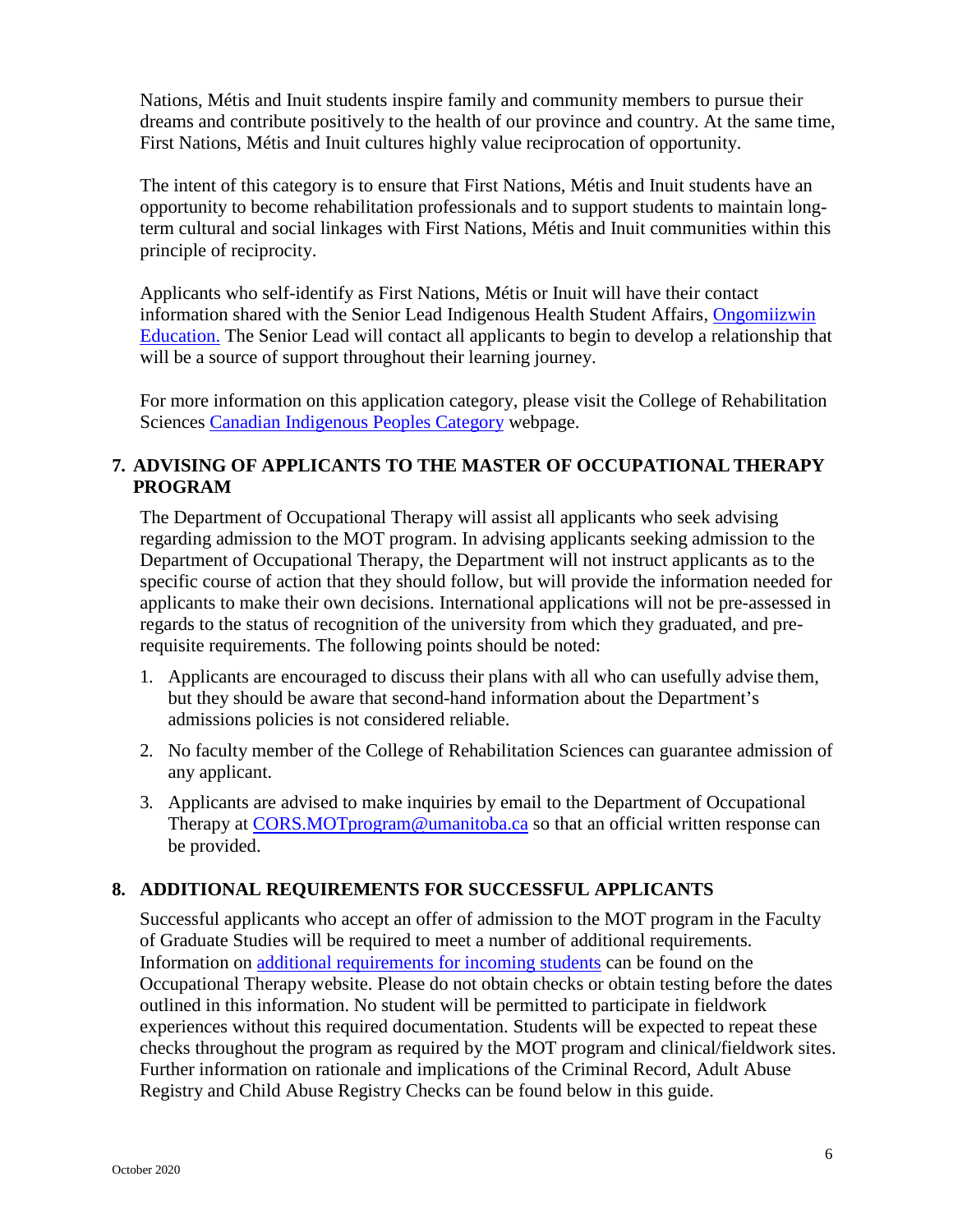#### **Health and Immunizations**

Submitted to the Rady Faculty of Health Sciences Immunization Program **in mid-July**:

- 1. A link to the health and immunization packages is provided to students on the additional requirements for incoming students webpage. New students in the Master of Occupational Therapy program are required to return forms as directed by dates published yearly in the Health Memo and Checklist.
- 2. Immunization is a protection for students and the clients with whom they will be working. Details about required immunizations are provided to students and can be found on the Department of Occupational Therapy website. An Immunization Orientation is included in the MOT year 1 timetable. Students' immunization profiles are reviewed by the Rady Faculty of Health Sciences Immunization Program. In the fall students are informed of what immunizations and/or serology reports are still required to meet program standards. Students may obtain required immunizations through clinics scheduled on campus by the Rady Faculty of Health Sciences Immunization Program or through their family physician. Prior to starting the required immunizations, students are encouraged to confirm student health insurance immunization coverage with the University of Manitoba Students' Union.

#### Submitted **within the first few weeks of classes**:

#### **Records Checks, CPR, First Aid and Mask Fit Testing**

Submitted **within the first 2 weeks of classes** of the year in which students are admitted:

- 3. Proof of current certification in CPR. The Department of Occupational Therapy will only accept the Basic Life Support (BLS) for Healthcare Provider certification (or higher) provided by an instructor certified through the Heart & Stroke Foundation. The course must ensure the applicant demonstrates competency in performing 1 and 2 person CPR, and CPR with adults, children and infants. Additionally the course must ensure the applicant demonstrates proficiency in managing obstructed airways with adults, children and infants. This certification must have an issue date after July 1 of the year the student commences classes in the program.
- 4. A Certificate in Emergency First Aid is strongly recommended but not required. Please note that in most First Aid courses, the level of CPR certification attained is not sufficient. Basic Life Support (BLS) for Healthcare Provider is required.
- 5. Applicants are advised that clinical/fieldwork education sites require that students complete a Criminal Record Check with a Vulnerable Sector Search. This records check must have an issue date after July 1 of the year the student commences classes in the program.
- 6. Applicants are advised that clinical/fieldwork sites also require that students complete Adult and Child Abuse Registry Checks and Mask Fit Testing certification prior to commencing fieldwork education activities. Applicants should not apply for these documents or Mask Fit Testing independently. The College of Rehabilitation Sciences will be responsible for setting up these processes after classes commence and the applicant may be responsible for associated costs.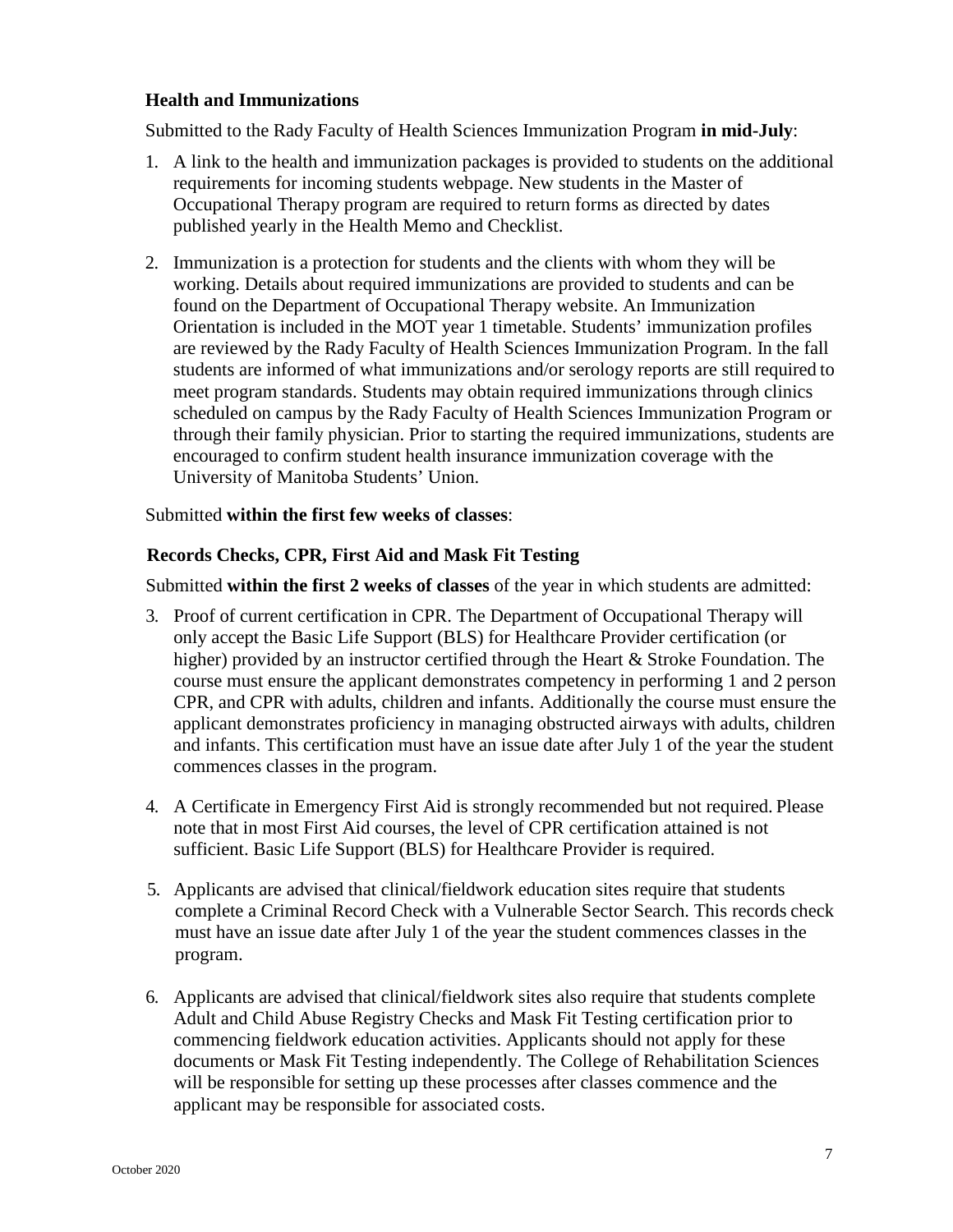#### **9. CRIMINAL RECORD AND ABUSE REGISTRY CHECKS**

All successful applicants are required to provide the Department of Occupational Therapy with a Criminal Record Check including a Vulnerable Sector Search, an Adult Abuse Registry Check and a Child Abuse Registry Check. We request these documents as part of our professional mandate to protect the public and because they are required by many of the clinical/community facilities offering fieldwork opportunities to MOT students. In addition, in most Canadian jurisdictions, the MOT graduate must register with a provincial regulatory organization to secure employment and to practice as an Occupational Therapist. Most regulatory organizations require submission of a completed Criminal Record Check as part of the registration process. Finally many employers also require submission of a Criminal Records Check, Child Abuse Registry Check and Adult Abuse Registry Check as a condition of employment. The implications for the MOT student who has a criminal record or who is on the Adult or Child Abuse Registries are as follows:

- the student may not be able to complete the MOT program because of denied access to required fieldwork components of the program, or
- the student, post-graduation, may have conditions placed on their registration status or be prevented from registering and working as an Occupational Therapist.

It is important to note that having a criminal record or having your name on the Adult or Child Abuse Registries will not necessarily result in denial of admission to the Department of Occupational Therapy. We encourage any individual who is planning to apply to the MOT program and who has a criminal record or is included on the Adult or Child Abuse Registries to:

- 1. Contact the Head of the Department of Occupational Therapy at the University of Manitoba to discuss potential issues related to his/her individual situation.
- 2. Seek information from the regulatory organization in the jurisdiction where they plan to practice upon graduation. For Manitoba, the regulatory organization is the College of Occupational Therapists of Manitoba (COTM).

Once a successful applicant is admitted into the MOT program, the Department of Occupational Therapy has a process in place to review, within the context of our professional mandate, to protect the public, on a case-by-case basis, the situation of any student who has a criminal record or whose name appears on the Adult or Child Abuse Registries.

The review process by the Department of Occupational Therapy is independent of any review processes conducted by fieldwork sites or regulatory organizations.

### **10. FIELDWORK OUTSIDE OF CANADA FOR STUDENTS BORN OUTSIDE OF CANADA**

Students who were born outside of Canada and wishing to complete fieldwork in their country of origin may experience difficulties or be denied an international placement because the University is not able to guarantee that workers compensation coverage will be extended to them.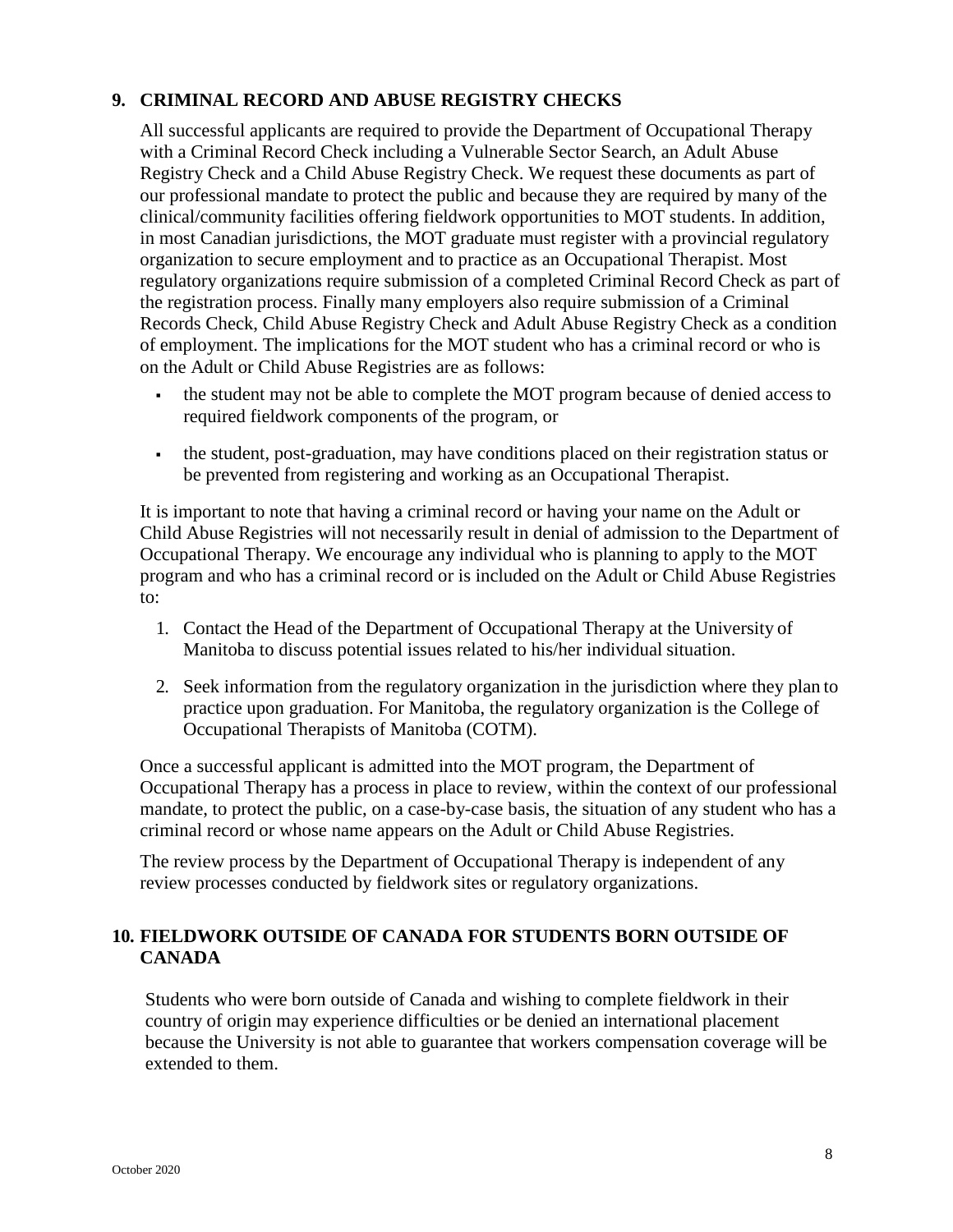#### **11. SELECTION COMMITTEE**

The Selection Committee consists of:

- The Chairperson of the Committee (shall be an OT faculty member)
- The Head of the Department of Occupational Therapy
- Two faculty representatives from the Department of Occupational Therapy
- One student representative from the Department of Occupational Therapy
- One representative from the College of Occupational Therapists of Manitoba
- One representative from Indigenous Health Student Affairs, Ongomiizwin
- Such other persons who, from time to time, be deemed appropriate
- The Dean of the College of Rehabilitation Sciences (Ex-Officio)

Once committee decisions have been made, applicants will receive an email notifying them to log into their application portal to view the decision. Students that are offered admission will be required to accept or decline their acceptance. If the offer is not accepted within 14 days of the date indicated in the letter, the offer will lapse. Lapsed offers will be considered a declined response. It is imperative that emails and application portals are regularly checked.

Please ensure that your email account remains current and will accept emails from the University of Manitoba (check your filters).

#### **12. APPEALS**

Individuals who wish to appeal decisions of the Admissions and Selection Committee should refer to The Faculty of Graduate Studies Academic Guide and the University of Manitoba Policy on Admission Appeals Procedures and Guidelines.

Generally, these policies advise individuals who wish to have their applications reconsidered by the Committee to submit their request in writing to the Chair of the Admissions and Selection Committee at [CORS.MOTprogram@umanitoba.ca](mailto:CORS.MOTprogram@umanitoba.ca) within ten days of the posted decision date.

Any appeal of a reconsidered decision should be submitted within ten days following the emailing ofthe reconsidered decision to the University Secretariat for transmission to the University ofManitoba's Senate Committee on Admission Appeals.

Applicants are advised that appeals of the reconsidered decisions by the Senate Committee on Admission Appeals focus on questions of correct adherence to published policies and procedures by Selection Committees, and not on substantive issues or the relative merit of applications. The procedures are listed in the following documents:

- [Graduate Studies Section of the](http://umanitoba.ca/faculties/graduate_studies/publications/index.html) **Academic Calendar & Catalog**
- [Master of Occupational Therapy](http://umanitoba.ca/faculties/graduate_studies/admin/supplemental_regulations.html) **Supplemental Regulations**
- Master of Occupational Therapy **Regular Program Application Guide**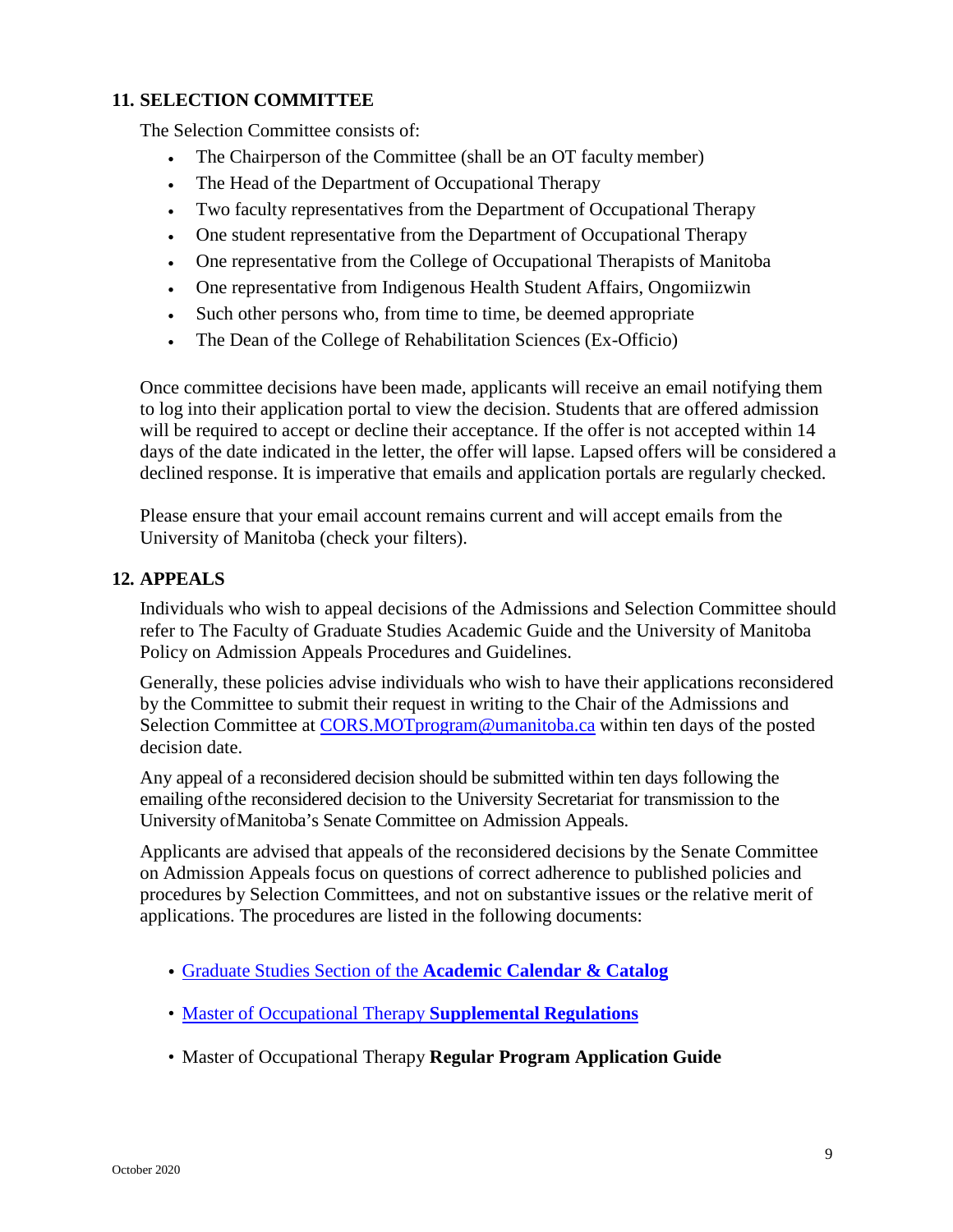### **13. APPLICATION FORM AND SUPPORTING DOCUMENTATION**

Applicants to the MOT program must apply through the Faculty of Graduate Studies Application linked below. Please review the Supporting Documentation section below in order to facilitate the application process.

• [Faculty of Graduate Studies On-line](http://umanitoba.ca/faculties/graduate_studies/admissions/programs/occupational_therapy.html) Application

Applications are not considered received until the on-line application is submitted and the application is paid. The application fee of \$100.00 CDN must be paid by the application deadline.

#### **SUPPORTING DOCUMENTATION:**

On-line applications must be accompanied by all required admission documents.

• **Unofficial transcripts from all universities/colleges** attended other than the University of Manitoba. All post-secondary institutions attended **must** be disclosed in the application. Applicants must submit transcripts with grades as of December 31, 2020.

Applicants that choose to apply prior to their transcripts showing fall 2020 grades must email an updated transcript to [CORS.MOTprogram@umanitoba.ca](mailto:CORS.MOTprogram@umanitoba.ca) prior to February 1, 2021. It is the responsibility of the applicant to submit fall 2020 marks to the OT Department prior to this deadline in order to be considered for interview offers.

It is the applicant's responsibility to inform the Admissions office at [CORS.MOTprogram@umanitoba.ca](mailto:CORS.MOTprogram@umanitoba.ca) in writing of any deferred exams or grade changes.

*University of Manitoba transcripts are not required as we can obtain them confidentially via Aurora Student. University of Manitoba students with a grade change in Aurora student must provide notification to our office.*

Official documents (including transcripts, degree certificates and/or translations) will only be required by the Faculty of Graduate Studies if you are recommended for admission and must be submitted prior to the transcript deadline listed below.

- A one page **Letter of Introduction**. Applicants should outline their interest and suitability in a career as an occupational therapist. Letters of introduction can be addressed to Dr, Pamela Wener, MOT Chair of Admissions and Selections.
- A brief **Resume** outling academic, volunteer and work experience.
- Proof of **Indigenous ancestry** (First Nations, Métis or Inuit) such as a photocopy of a Treaty card, a membership card with the Manitoba Métis Federation, a letter of verification from a Band Council or a copy of Nunavut Trust Certificate card, if applying in the [Canadian Indigenous Peoples applicant](http://umanitoba.ca/rehabsciences/cors-cdn-indigenous-applicant-category.html) category.
- Evidence of **English Language Proficiency** where applicable. The Faculty of Graduate Studies [English Language Proficiency Test Exemption List i](http://umanitoba.ca/faculties/graduate_studies/admissions/english_exemption_list.html)s available [here](http://umanitoba.ca/faculties/graduate_studies/admissions/english_exemption_list.html) and a listing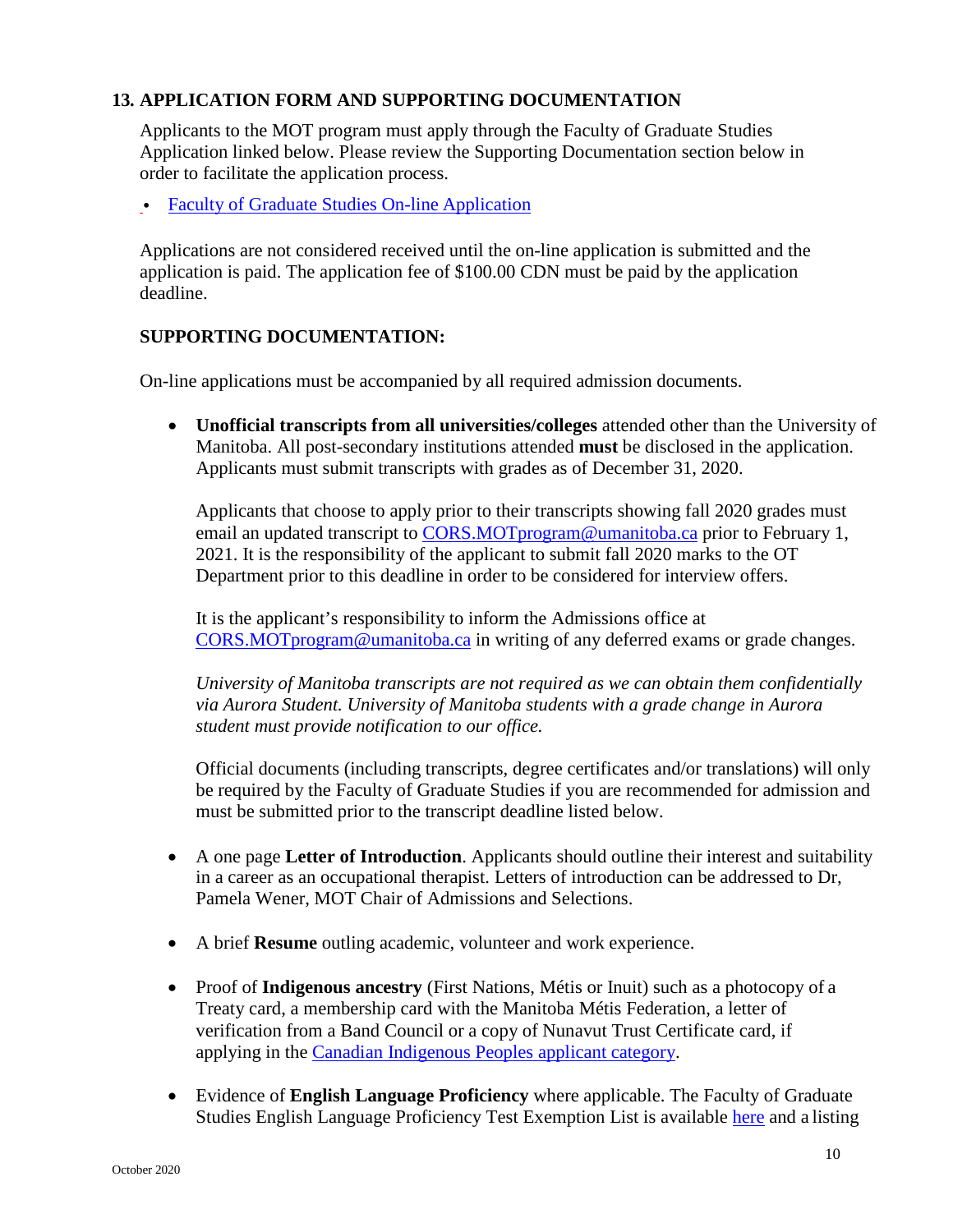of approved English Language Proficiency tests and minimum score requirements for the Department of Occupational Therapy can be found [here.](http://umanitoba.ca/faculties/graduate_studies/admissions/programs/occupational_therapy.html)

• Upload relevant **written correspondence** if a prerequisite review has been completed granting permission for a prerequisite course equivalency as applicable.

#### **14. DEADLINE DATES**

|                         | <b>December 15, 2020</b> Deadline for the submission of prerequisite equivalency requests in<br>advance of an application from Canadian candidates.                                                                                                                                                 |  |  |
|-------------------------|-----------------------------------------------------------------------------------------------------------------------------------------------------------------------------------------------------------------------------------------------------------------------------------------------------|--|--|
| <b>January 15, 2021</b> | Deadline for the receipt of applications from International candidates.                                                                                                                                                                                                                             |  |  |
| <b>January 26, 2021</b> | The last eligible CASPer test date for Fall 2021 applicants.                                                                                                                                                                                                                                        |  |  |
| <b>February 1, 2021</b> | Deadline for the receipt of applications from Canadian/Permanent<br>Residents of Canada.                                                                                                                                                                                                            |  |  |
| <b>February 8, 2021</b> | Deadline for CASPer test results and CASPer Snapshot to be released to<br>the MOT program at the University of Manitoba.                                                                                                                                                                            |  |  |
| <b>April 24, 2021</b>   | MOT tentative admission interview date. Visit the MOT admissions<br>hub for admissions updates.                                                                                                                                                                                                     |  |  |
| <b>April 30, 2021</b>   | Deadline for the completion of MOT prerequisite course requirements.                                                                                                                                                                                                                                |  |  |
| <b>June 20, 2021</b>    | Deadline for receipt of all final official university transcripts by the<br>Faculty of Graduate Studies, including final marks for all course work<br>and proof of degree, where applicable, for applicants finishing degree<br>and prerequisite requirements during the 2020-2021 regular session. |  |  |
| <b>July 31, 2021</b>    | Deadline for receipt of complete and official university transcripts for<br>applicants finishing degree requirements during Spring/Summer 2021<br>session. Applicants conferring their degree in October 2021 will be<br>required to submit an additional official transcript after convocation.    |  |  |
|                         | University of Manitoba transcripts are not required as we can obtain<br>them confidentially via Aurora Student.                                                                                                                                                                                     |  |  |

### **15. USEFUL NAMES, ADDRESSES & TELEPHONE NUMBERS**

| <b>Faculty of Graduate Studies</b><br>500 University Centre<br>Email: graduate.studies@umanitoba.ca<br>http://umanitoba.ca/faculties/graduate_studies/index.html | 204-474-9377 |  |
|------------------------------------------------------------------------------------------------------------------------------------------------------------------|--------------|--|
| <b>Financial Aid and Awards</b><br>422 University Centre<br>http://umanitoba.ca/student/fin_awards/                                                              | 204-474-9531 |  |
| <b>Student Counselling Centre</b><br>474 University Centre<br>http://www.umanitoba.ca/counselling/                                                               | 204-474-8592 |  |

The mailing address for these University Offices is:

(Name of Office) (Room Number and Building) University of Manitoba Winnipeg, Manitoba R3T 2N2